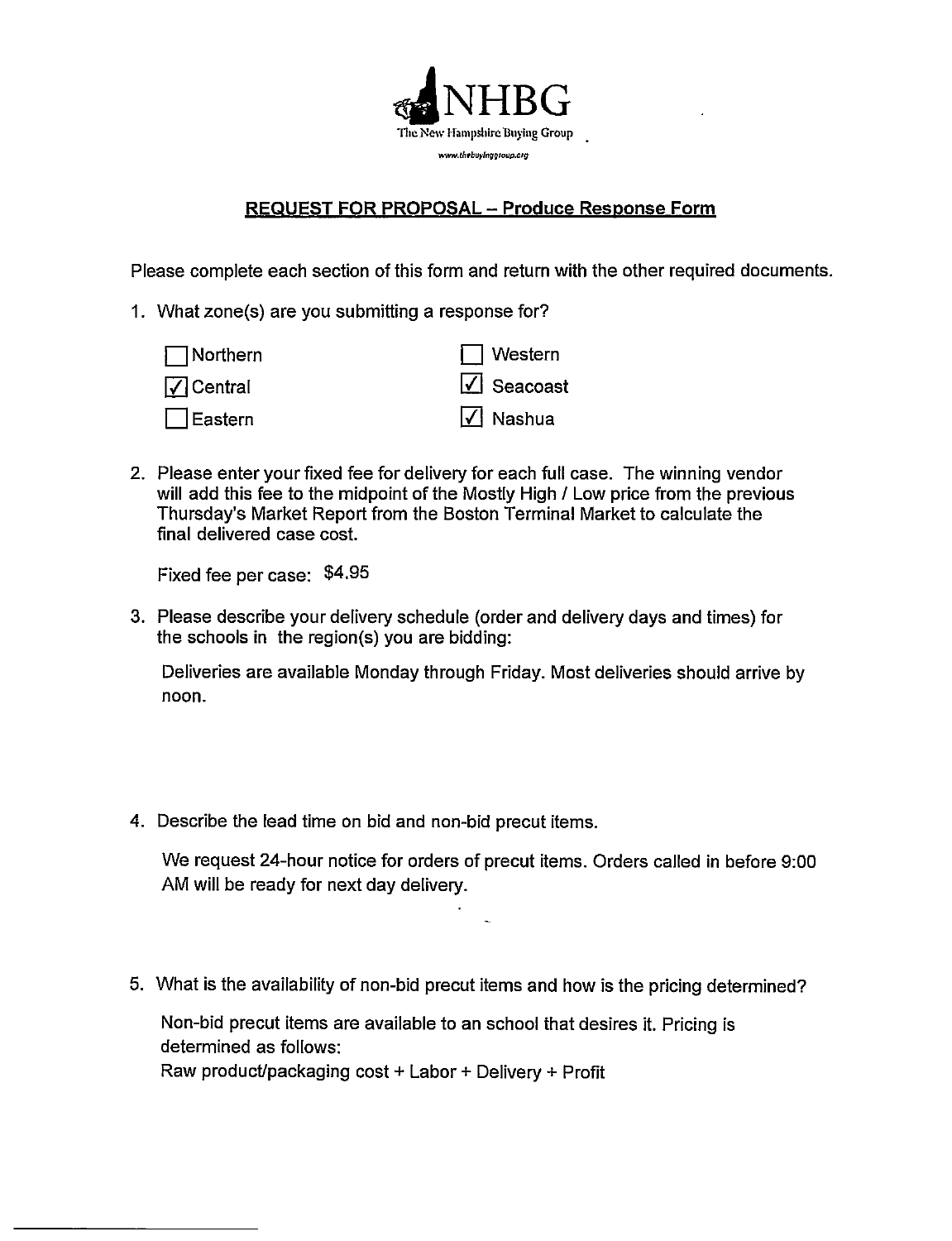6. What is the availability of broken cases and how is the pricing determined?

Broken cases are available with few exceptions (e.g., broccoli crowns). Prices are determined as follows: Half case  $cost = Case cost \times 0.50 + $1.50$ Cost by each or pound = Case cost / # items/case  $x$  0.65

- 7. What is you minimum delivery size in dollars? \$25.00
- 8. Please describe your pickup and credit policy.

If an item needs to be returned, we will pick up the following day and either replace the item or credit the original invoice. If an item is short (e.g., out of stock) or returned while the driver is making the delivery, we will credit the invoice for the item on the same day.

| Marc J Saunders<br>Printed Name:   |  |
|------------------------------------|--|
| Authorized Signature: <u>Maure</u> |  |
| M Saunders Inc.<br>Company:        |  |
| Date: MAJS 022                     |  |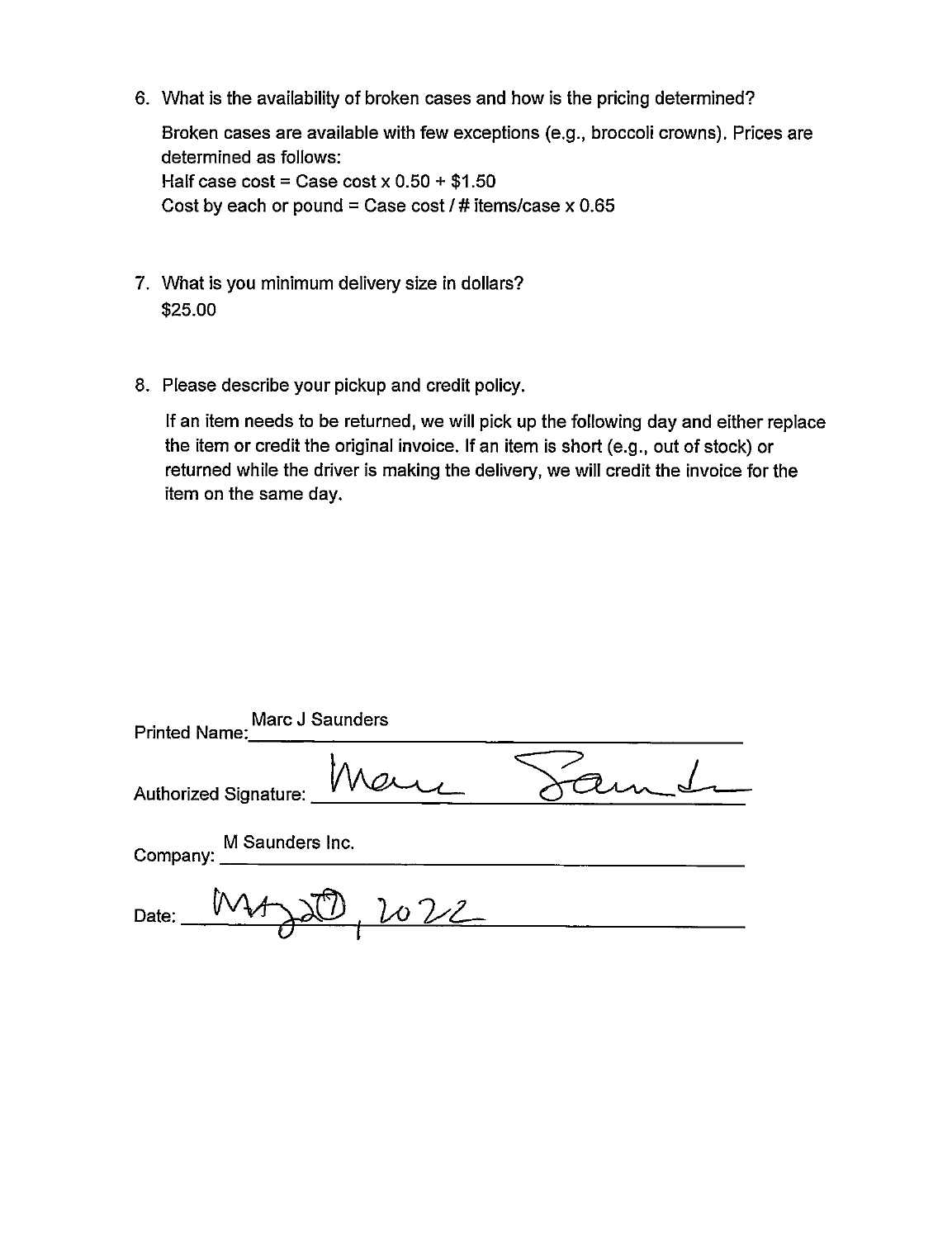## **Vendor name: M. Saunders**

**Produce zone:** Central

| <b>Item</b>                   | Base pack size<br>in Ibs. | in Ibs. | Your pack size   Approx. usage<br>by zone | Adjusted<br>usage by zone | <b>Fixed price per</b><br>case | <b>Extension</b> | <b>Vendor comment</b> |
|-------------------------------|---------------------------|---------|-------------------------------------------|---------------------------|--------------------------------|------------------|-----------------------|
| <b>Broccoli florets 5#</b>    | 5                         |         | 200                                       | 200                       | 12.95                          | 2,590.00         |                       |
| Carrots, matchstick           | 5                         |         | 75                                        | 75                        | 7.95                           | 596.25           |                       |
| <b>Cauliflower florets 5#</b> | 5                         |         | 150                                       | 150                       | 14.95                          | 2,242.50         |                       |
| Celery sticks 5#              | 5                         |         | 225                                       | 225                       | 9.95                           | 2,238.75         |                       |
| Cole slaw mix                 | 5                         |         | 175                                       | 175                       | 4.95                           | 866.25           |                       |
| Lettuce, mesclun              | 10                        |         | 100                                       | 100                       | 8.95                           | 895.00           |                       |
| Lettuce, Arcadian mix         | 3                         |         | 150                                       | 150                       | 9.95                           | 1,492.50         |                       |
| Lettuce, romaine chopped      | 10                        |         | 500                                       | 500                       | 20.95                          | 10,475.00        |                       |
| Lettuce, romaine shredded     | 10                        |         | 450                                       | 450                       | 21.95                          | 9,877.50         |                       |
| Squash, butternut peeled      | 10                        |         | 50                                        | 50                        | 10.95                          | 547.50           |                       |

31,821.25 **Total for Central zone:**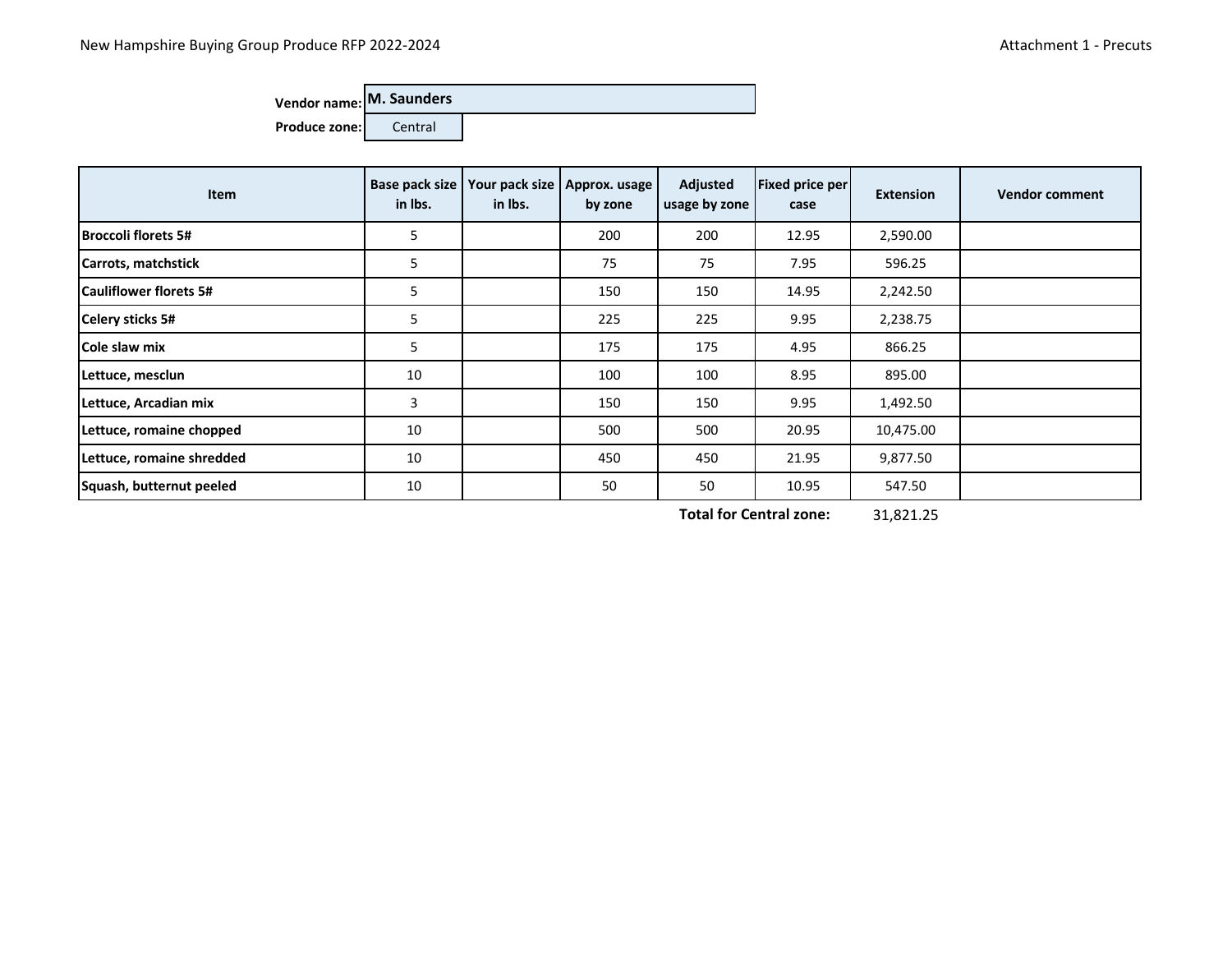

| <b>Item</b>                   | in Ibs. | Base pack size   Your pack size  <br>in Ibs. | Approx. usage<br>by zone | <b>Adjusted</b><br>usage by zone | <b>Fixed price per</b><br>case | <b>Extension</b> | <b>Vendor comment</b> |
|-------------------------------|---------|----------------------------------------------|--------------------------|----------------------------------|--------------------------------|------------------|-----------------------|
| <b>Broccoli florets 5#</b>    | 5       |                                              | 200                      | 200                              |                                |                  |                       |
| Carrots, matchstick           | 5       |                                              | 75                       | 75                               |                                |                  |                       |
| <b>Cauliflower florets 5#</b> | 5       |                                              | 150                      | 150                              |                                |                  |                       |
| <b>Celery sticks 5#</b>       | 5       |                                              | 175                      | 175                              |                                |                  |                       |
| Cole slaw mix                 | 5       |                                              | 200                      | 200                              |                                |                  |                       |
| Lettuce, mesclun              | 10      |                                              | 125                      | 125                              |                                |                  |                       |
| Lettuce, Arcadian mix         | 3       |                                              | 200                      | 200                              |                                |                  |                       |
| Lettuce, romaine chopped      | 10      |                                              | 650                      | 650                              |                                |                  |                       |
| Lettuce, romaine shredded     | 10      |                                              | 400                      | 400                              |                                |                  |                       |
| Squash, butternut peeled      | 10      |                                              | 65                       | 65                               |                                |                  |                       |

**Total for Eastern zone:**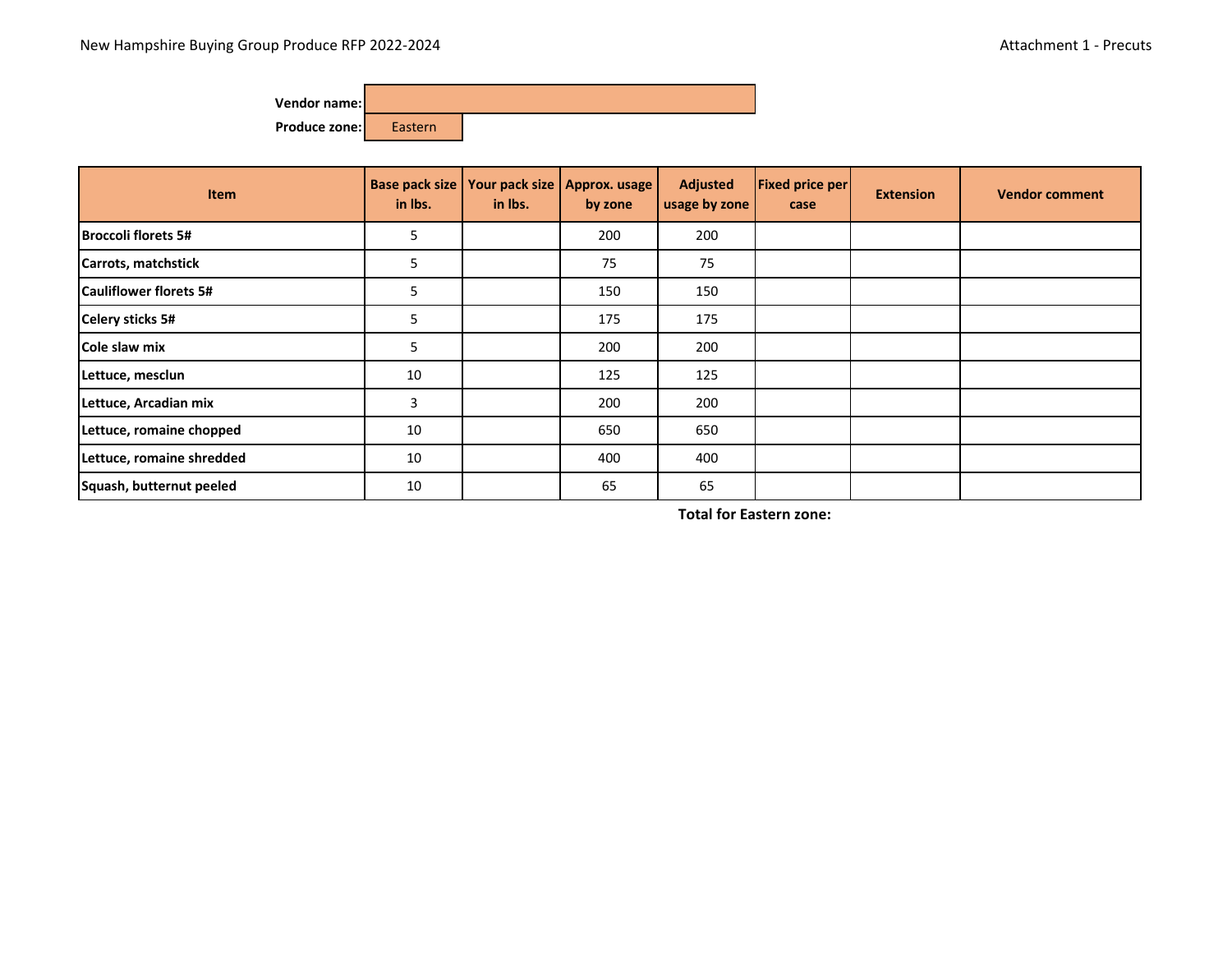

| <b>Item</b>                   | Base pack size<br>in Ibs. | in Ibs. | Your pack size   Approx. usage<br>by zone | <b>Adjusted</b><br>usage by zone | <b>Fixed price per</b><br>case | <b>Extension</b> | <b>Vendor comment</b> |
|-------------------------------|---------------------------|---------|-------------------------------------------|----------------------------------|--------------------------------|------------------|-----------------------|
| <b>Broccoli florets 5#</b>    | 5                         |         | 50                                        | 50                               |                                |                  |                       |
| Carrots, matchstick           | 5                         |         | 50                                        | 50                               |                                |                  |                       |
| <b>Cauliflower florets 5#</b> | 5                         |         | 75                                        | 75                               |                                |                  |                       |
| <b>Celery sticks 5#</b>       | 5                         |         | 75                                        | 75                               |                                |                  |                       |
| Cole slaw mix                 | 5                         |         | 75                                        | 75                               |                                |                  |                       |
| Lettuce, mesclun              | 10                        |         | 50                                        | 50                               |                                |                  |                       |
| Lettuce, Arcadian mix         | 3                         |         | 50                                        | 50                               |                                |                  |                       |
| Lettuce, romaine chopped      | 10                        |         | 200                                       | 200                              |                                |                  |                       |
| Lettuce, romaine shredded     | 10                        |         | 125                                       | 125                              |                                |                  |                       |
| Squash, butternut peeled      | 10                        |         | 20                                        | 20                               |                                |                  |                       |

**Total for Northern zone:**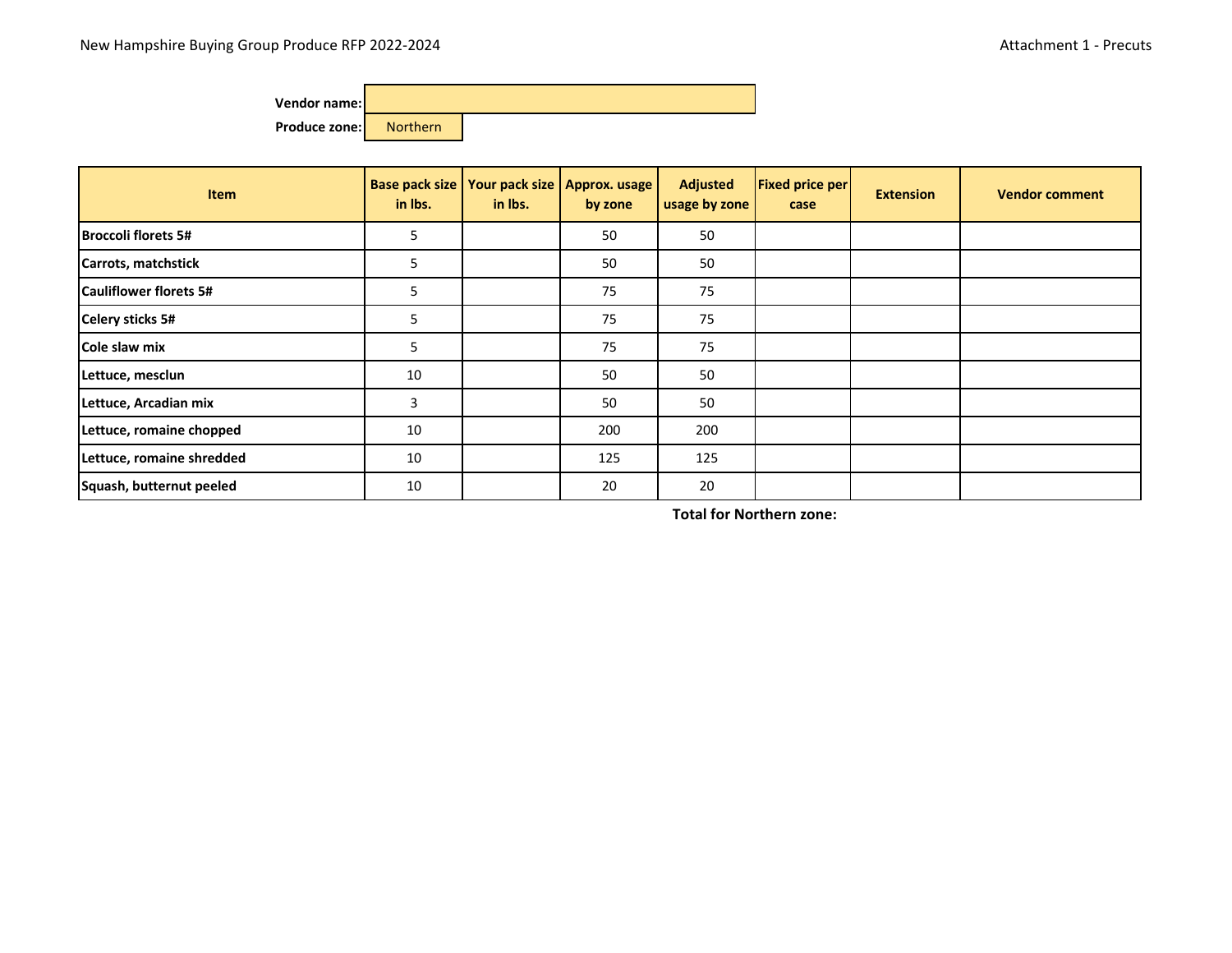|  | Vendor name: M. Saunders |  |  |
|--|--------------------------|--|--|
|--|--------------------------|--|--|

Produce zone: Seacoast

| Item                          | in Ibs. | Base pack size   Your pack size  <br>in lbs. | Approx. usage<br>by zone | <b>Adjusted</b><br>usage by zone | <b>Fixed price per</b><br>case | <b>Extension</b> | <b>Vendor comment</b> |
|-------------------------------|---------|----------------------------------------------|--------------------------|----------------------------------|--------------------------------|------------------|-----------------------|
| <b>Broccoli florets 5#</b>    | 5       |                                              | 200                      | 200                              | 12.95                          | 2,590.00         |                       |
| Carrots, matchstick           | 5       |                                              | 100                      | 100                              | 7.95                           | 795.00           |                       |
| <b>Cauliflower florets 5#</b> | 5       |                                              | 175                      | 175                              | 14.95                          | 2,616.25         |                       |
| Celery sticks 5#              | 5       |                                              | 100                      | 100                              | 9.95                           | 995.00           |                       |
| Cole slaw mix                 | 5       |                                              | 175                      | 175                              | 4.95                           | 866.25           |                       |
| Lettuce, mesclun              | 10      |                                              | 175                      | 175                              | 8.95                           | 1,566.25         |                       |
| Lettuce, Arcadian mix         | 3       |                                              | 225                      | 225                              | 9.95                           | 2,238.75         |                       |
| Lettuce, romaine chopped      | 10      |                                              | 650                      | 650                              | 20.95                          | 13,617.50        |                       |
| Lettuce, romaine shredded     | 10      |                                              | 450                      | 450                              | 21.95                          | 9,877.50         |                       |
| Squash, butternut peeled      | 10      |                                              | 75                       | 75                               | 10.95                          | 821.25           |                       |

35,983.75 **Total for Seacoast zone:**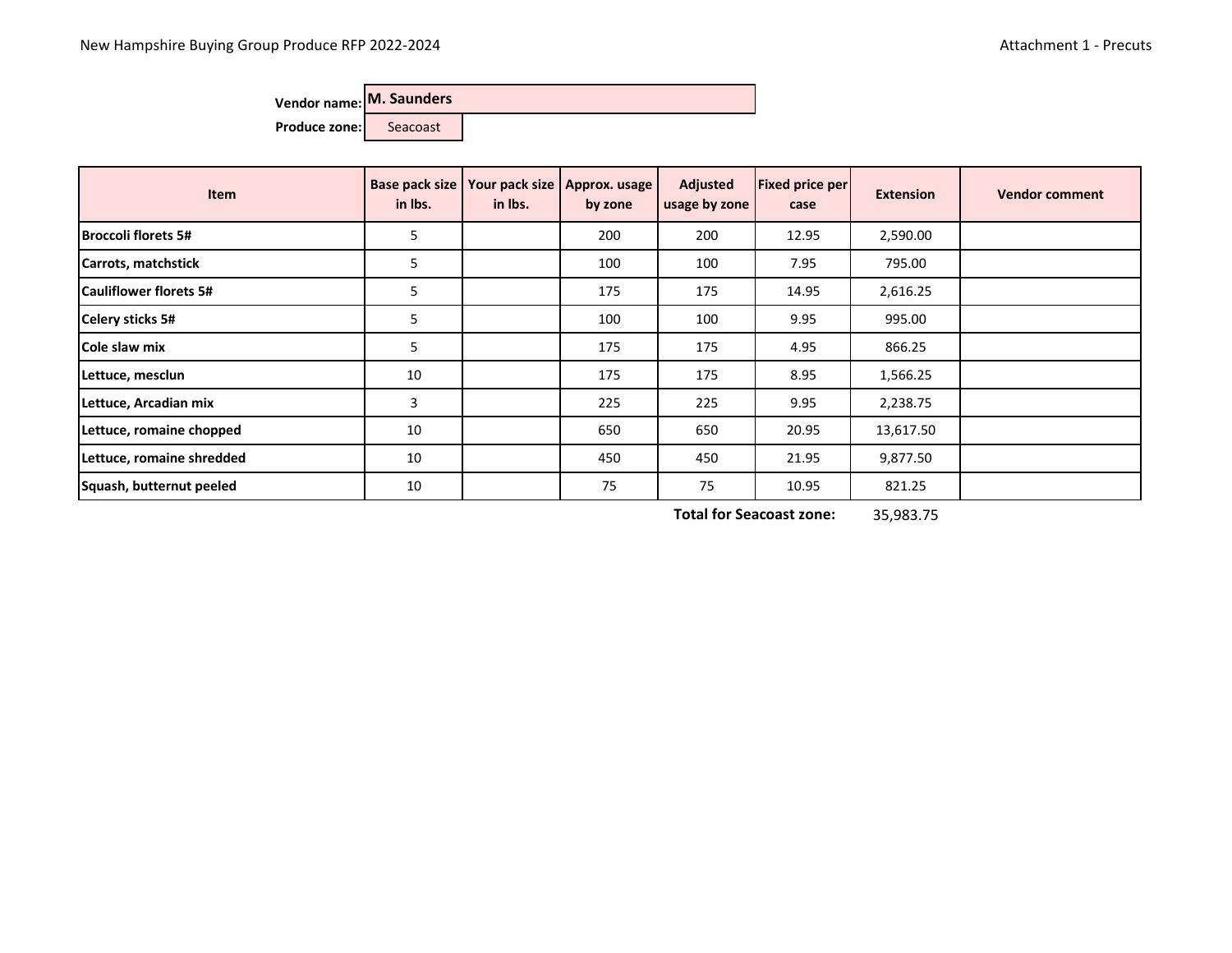

| Item                          | in lbs. | Base pack size   Your pack size  <br>in Ibs. | Approx. usage<br>by zone | <b>Adjusted</b><br>usage by zone | <b>Fixed price per</b><br>case | <b>Extension</b> | <b>Vendor comment</b> |
|-------------------------------|---------|----------------------------------------------|--------------------------|----------------------------------|--------------------------------|------------------|-----------------------|
| <b>Broccoli florets 5#</b>    | 5       |                                              | 200                      | 200                              |                                |                  |                       |
| Carrots, matchstick           | 5       |                                              | 70                       | 70                               |                                |                  |                       |
| <b>Cauliflower florets 5#</b> | 5       |                                              | 150                      | 150                              |                                |                  |                       |
| <b>Celery sticks 5#</b>       | 5       |                                              | 200                      | 200                              |                                |                  |                       |
| Cole slaw mix                 | 5       |                                              | 225                      | 225                              |                                |                  |                       |
| Lettuce, mesclun              | 10      |                                              | 175                      | 175                              |                                |                  |                       |
| Lettuce, Arcadian mix         | 3       |                                              | 190                      | 190                              |                                |                  |                       |
| Lettuce, romaine chopped      | 10      |                                              | 675                      | 675                              |                                |                  |                       |
| Lettuce, romaine shredded     | 10      |                                              | 500                      | 500                              |                                |                  |                       |
| Squash, butternut peeled      | 10      |                                              | 70                       | 70                               |                                |                  |                       |

**Total for Western zone:**